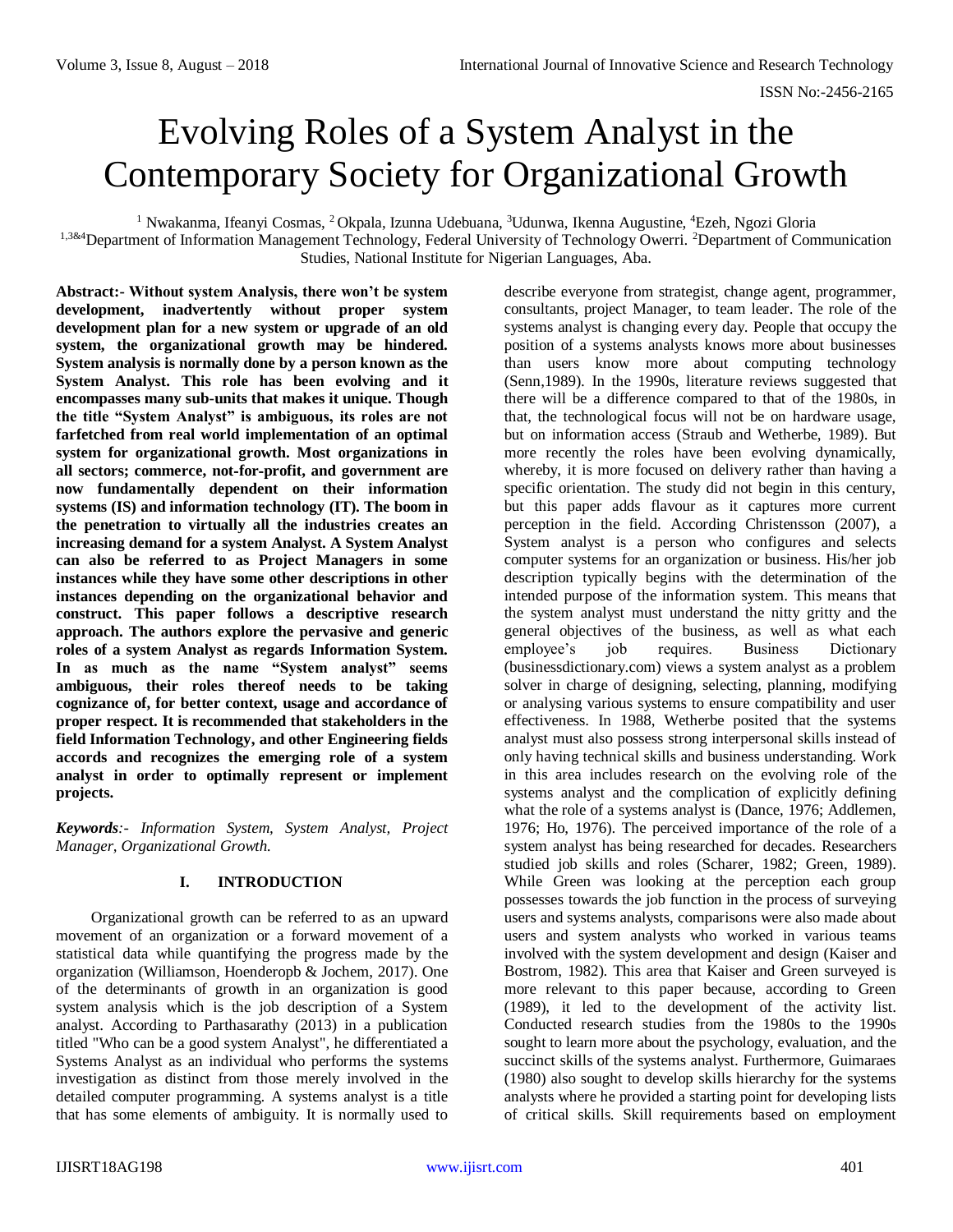matching and subjective management perspectives were presented by Cheney and Lyon (1980). A systems analyst as stated earlier has some elements of ambiguity in its definition. In-spite its ambiguity, this term comes closest to defining the user (or users) who play the most important role in the systems development life cycle, and also has the ultimate responsibility of overseeing the system project from its earlier stages to maintenance. Although the title of a systems analyst wasn't popularised as at the time computer technology came on board, those involved in developing computer applications immediately recognized the need for such person and implemented it. A lot of energy was directed initially towards the creation of early computers when the role of a systems analyst wasn't popular. With time, individuals and large organizations became more demanding in terms of what the specific task the system performs, how the system performs the task, and who decides how the system would operate as well as in what time frame the system operates. Because of this need, the title of systems analyst became critically important in the development and use of Information systems. Today, as many school of taught and organizations understands the serious need for a system analyst, there is almost unanimous support for hiring them to successfully develop information systems.

#### **II. METHODOLOGY**

The paper adopts descriptive approach and seeks to outline all the emerging roles of a system analyst in an organization. The authors also made use of secondary data to buttress the main point. This study also describes the various aspects of the system analysis, the traits of a good system analyst and also the evolving roles of an analysts which is geared towards organizational growth.

### *A. System:*

The term System has over the years, received increased amount of attention from researchers in several fields of Information Technology and other disciplines. Till date, however, definition has been an issue and was approached in a descriptive rather than an analytic way. To quote von Bertalanffy (in Miller 1965), "A system is a set of units with relationships amongst them, and each of the relations (sometimes called subsystems) is hierarchic in structure until we reach some lowest level of elementary subsystem". In his exposition on general systems theory, Miller (1965) proposed that "The universe contains a hierarchy of systems, each higher level is composed of systems or elements of low levels". This sentiment has been echoed by Simons' (in Miller 1965) description: "By a hierarchic system, it means a system that is composed of inter-related subsystems, each of the latter being hierarchic in structure until some lowest level of elementary subsystem is reached". On the other hand, McConnell (1977) states, "Anything that is in itself alive or that is made up of living things can be thought of as a living system. We are alive; so we are living systems. Most recent definition of a system doesn't differ much as it also contains

the overall ingredients described by Bertalanffy, Miller and McConnell.

#### *B. System Analysis*

System analysis is done on all systems that wants to perform optimally. This term is not always seeing as an option in any field of life but a necessity. It is applied in all fields, without restriction to computational technology. According to Valacich, et. al. (2014), Systems analysis is part and parcel of the systems development life cycle in which you determine how a current information system in an organization works. Then you assess what users would like to see in a new system. The two parts to the analysis are determining requirements and structuring requirements. The two parts are addressed as two separate steps, but it is important to note that they are parallel and repetitive Valacich (2014). For example, as you determine some aspects of the current and desired system(s), you begin to structure these requirements or to build prototypes to show users how a system might behave. Inconsistencies and deficiencies discovered through structuring and prototyping leads you to explore further the operation of the current system(s) and the future needs of the organization. Eventually your ideas and discoveries meet on a thorough and accurate depiction of current operations and the requirements for the new system. Also in the publication titled "Requirements Determination and Requirements Structuring", the author (Zhu, 2003), stressed that, the techniques used in requirements determination have become more structured over time. The methods to be chosen depends mainly on the problem to be addressed by the organization. Below are few of the methods that can be applied:

- $\checkmark$  Joint application design (JAD)
- $\checkmark$  Prototyping

#### *Traits of a Good Analyst In Determining Requirements:*

In many ways, gathering system requirements is like conducting investigation. Just like solving puzzles, the characteristics that a good system analyst during requirements determination, is the same as enjoying solving puzzles. These characteristics include:

- *Impertinence:* The analyst should question everything.
- 1. "Are all transactions processed same way?"
- 2. "Is it possible not to charge a standard prize per person?"
- 3. "Is it possible that someday we can allow and encourage employees to work for more than one department?"
- $\checkmark$  Impartiality: The analyst's role is to find the optimal solution to the problems or opportunities resident within the organization. Rather than, for example, finding a way to justify the purchase of a new resource or to insist on incorporating what users think they want into the new system. He/she (the system Analyst) must consider problems raised by all parties and try to finding the best organizational solution.
- $\checkmark$  *Relaxation of constraints:* Here it is assumed that anything is possible, therefore, any infeasibility is eliminated. For example, a good analyst does not accept statements like: "this is always how we do it, so we have to continue the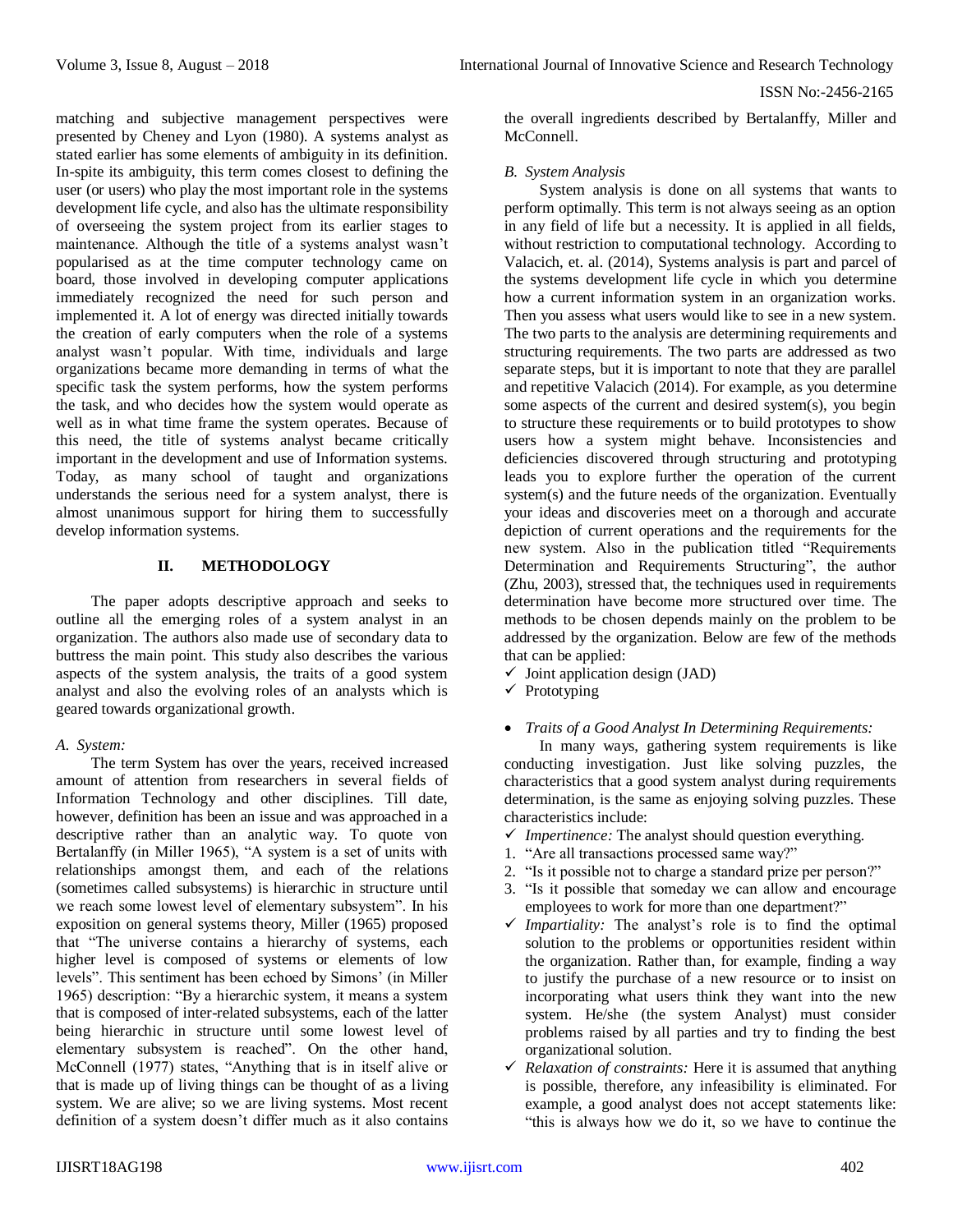thread the same path." Traditions are different from rules and policies. Traditions probably started for a good reason, but as the organization and its environment changes or grows, they may turn into habits rather than sensible procedures.

- *Attention to details:* All facts(information) must fit within organizational scope. One element out of place means that the system will fail in the nearest future. For example, an imprecise definition of who a customer is, may mean that you purge customer data when a customer has no active orders; yet these past customers may be vital contacts for future sales.
- $\checkmark$  *Reframing:* Analysis is not restricted to numbers, because in part, it's a creative process. The analyst must challenge him/herself to look at the organization in new ways. Consider how each user views their requirements. The analysts should be careful not to jump to conclusions like: "I worked on a system like that once, therefore, the new system must work the same way the former one worked."

### *C. Roles of a System Analyst*

For clarifications, we will outline the roles of systems analysts in a systemic way in this paper. Roles are listed to depict the evolving principle. Human contexts are described for each of the roles. Unlike former studies, a post-hoc analysis was done in order to develop the various roles. The role name was created to reflect the activities within the definition and functions of a system analyst.

### *Project Manager:*

The project manager is a systems analyst with a diverse set of skills like leadership, technical, management, and customer relationship, who is responsible for initiating, planning, executing, and closing down a project (Valacich, et. al., 2014). The environment of a project manager always changes as well as the problem solving strategy. Understanding the project management process is key to its function as a system analyst. Some of the duties of a Project Manager are outlined below.

- $\checkmark$  Planning and scheduling the various activities needed in the system development
- $\checkmark$  Organizing the various schedules outlined
- $\checkmark$  Leading the project team
- $\checkmark$  Controlling the resources provided for the project
- *Communicator:*

Communicating can be easy, but communicating well takes a certain set of skills (DeMers, 2014). Positive information exchange is a skill that not everyone exhibits. It is always very important that a Systems analyst masters the art of communication. Systems analysts in any field should maintain good human relations with the highest frequencies for all three human contexts. This role appears to agree with other studies (Green, 1989; Leitheiser, 1992). The role of communicator has increased in importance when compared with earlier studies (Cheney, 1980; Bryant 1976). According the DeMers (2014) in an article published on forbes titled "7

things good communicators do", below is the list of what great communicators always do;

- $\checkmark$  Get personal and direct
- $\checkmark$  Represent real facts
- $\checkmark$  Be specific
- $\checkmark$  Ask relevant questions
- $\checkmark$  Ask for clarifications based on the questions asked
- $\checkmark$  Listen and listen!

# *Agent of Change:*

We have agents of change in all organizations and the system analyst, fits the description whether internal or external. An analyst is an agent of change whenever he performs any of the activities in the SDLC. An agent of change can be defined as a person who serves as a catalyst for change, develops plan for change, and works with other arms in the organization in facilitating that change. Their presence in the critical state changes the atmosphere. A system analyst needs to recognize this while moving on with his task. Hence he must interact with users and management from the very beginning of the project. Without the help of the users and management, the system's analyst won't be able to understand the business in full and might not affect the necessary change needed. The activities carried out by the change agents includes:

- $\checkmark$  Investigating current system
- Checking for discrepancies or loopholes
- $\checkmark$  Surveying other organizations that does similar business
- $\checkmark$  Match survey with the industry's current trends  $\checkmark$  Outline the necessary changes needed to be anni
- Outline the necessary changes needed to be applied

### *Developer:*

Developers are most times regarded as people that sits down to write codes, but it is much more than that, in that a developer builds and creates applications by following the SDLC process. Leitheiser (1992) is quoted as saying that "MIS managers rated the programming role as extremely important". The list of activities performed by a developer includes but not limited to:

- $\checkmark$  Design and write(code) applications
- $\checkmark$  Develop diagrams and flow charts for the computer operation processes.
- Develop, test and analyse programming applications.
- Determine, develop and document software specifications.
- Analyse and debug software errors.
- Upgrade or offer patches to existing computer system applications.
- $\checkmark$  Develop technical documentation to support application maintenance.
- $\checkmark$  Support programmers to conceptualize and develop new software programs.
- Plan the software development lifecycle phases.
- $\checkmark$  Prepare and document software specifications and requirements.
- Research and document software users' requirements.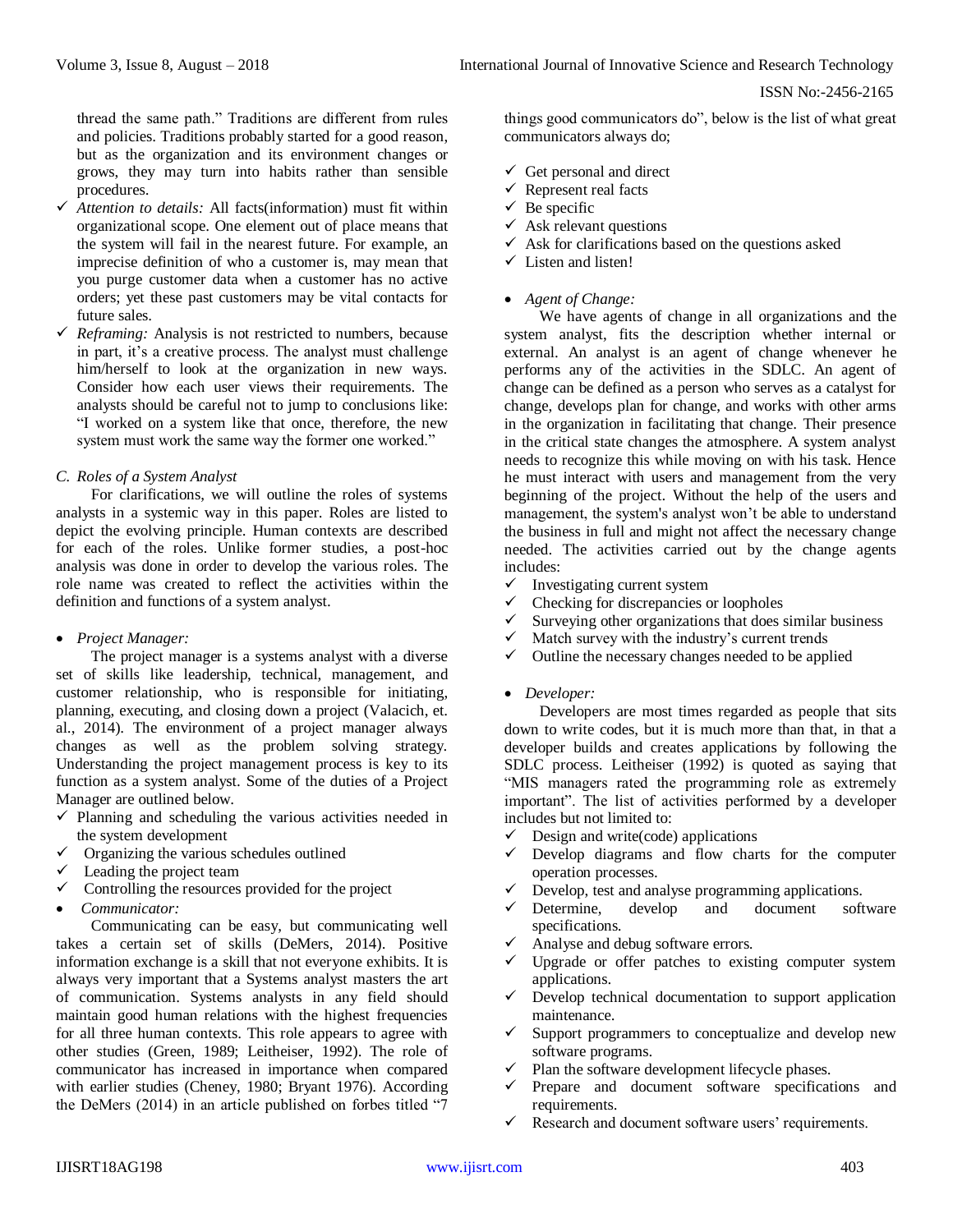$\checkmark$  Guide the re-engineering of applications based on customer requests.

This activity requires the systems analyst to work well independently as well as with others. Green's research in 1989 has it that users regard the programmer's role as more important than the analyst role.

# *Analyst:*

An analyst is a person who reviews and examines data or information for a specific area or niche. Sayani's predictions appears to have come true. Sayani (1976) predicted that systems analysts would have to concentrate even more strongly on the front-end of the life cycle and that their role with the user will have to be strengthened. The analysts worked individually, but their activities also included close relationships with MIS/Peers, Users, and Group/Team members. The activities in this group were associated with traditional systems analysis activities' including:

- $\checkmark$  Analyse existing systems.
- $\checkmark$  Gathers data relevant to the business.
- Interprets the data gathered.
- $\checkmark$  Produces a report based on the interpretation.

The systems analyst role defined within a group context verifies the high importance the analyst places on human relations skills.

*Technician:* 

According to Investopedia.com (2018), this role can also be regarded as technical analyst. Technicians believe that short-term price movements are the result of supply and demand forces in the market for a given security and therefore, analyses investments based on past market prices and technical indicators. The activities associated with this role included high frequency individual activity and lower frequency MIS/Peer activity. This role implies that the individual spends a great deal of time alone, but also works either in tandem or has work confirmed by peers. Activities include:

- Prepare test programmes and ensures proper implementation
- Prepare reports
- $\checkmark$  Communicate test status and results to clients
- $\checkmark$  Liaise with the regulatory bodies when required

The role of a technician includes several systems design activities along with other activities such as learning how new hardware works and as well as the software which may support systems design. The unique combination of activities places the systems analyst firmly in an MIS professional context.

*Supporting Expert:* 

The systems analyst also can be a supporting expert within a business. This role involves expertise in supporting critical business systems. This person will perform system

programming and support to maintain functionality. As a key member of the technical team who has a specialty, he/she normally brings fresh ideas to support business growth. In this role, the analyst draws on professional expertise concerning computer hardware and software and their uses in the business. The work is not often a full systems project, but rather modification of an existing system or upgrade.

#### *Strategist:*

Also called Strategy Analysts. They research and analyse industry trends in order to determine how best to optimize a business. They work closely with the cash management department on pricing and new product roll outs, and analysing the profit and loss of debit and credit cards using a variety of financial reports and internal databases. Activities in this category include:

- $\checkmark$  Creating new data modelling techniques and analyse large amounts of data
- Develop sales tools by working with the Leadership team
- $\checkmark$  Develop promotional guidelines to help manage trade budget
- $\checkmark$  Coordinate strategic analysis of the firm's geographic expansion initiative
- $\checkmark$  Develop and manage a project enabling the firm to capture and utilize industry information on their client base for the purposes of business development
- $\checkmark$  Manage the selection, implementation and training of a firm's contact management system
- Create and implement a budget variance reporting system
- Support practice group strategic plans through structured analysis and research
- $\checkmark$  Provide analysis to executive management and practice group leaders
- $\checkmark$  Provide ad-hoc analysis for upper management utilizing Data Warehouse
- $\checkmark$  Analyse historical revenue data trends
- Leverage data mining software to run queries for forecasting
- *Consultant:*

The system analyst often acts as a consultant, and may be hired specifically to address information system's issues within a business. Such recruitment will always result positively in the organizational structure because outside consultants can bring expertise from the field, fresh or new ideas and perspectives not easily perceived within the organization. The consultant's main role is to assist the organization achieve a positive return on investment through his involvement in certain areas of inclusiveness. While the consultant may act as a catalyst, a resource, or a facilitator for critical changes to occur, the leadership of the process remains within your organization. As a consultant, he/she will have to rely heavily on the systemic methods embedded throughout the organizational structure. It is important to note that analysts as a group performs these activities less often. The activities which define this role are: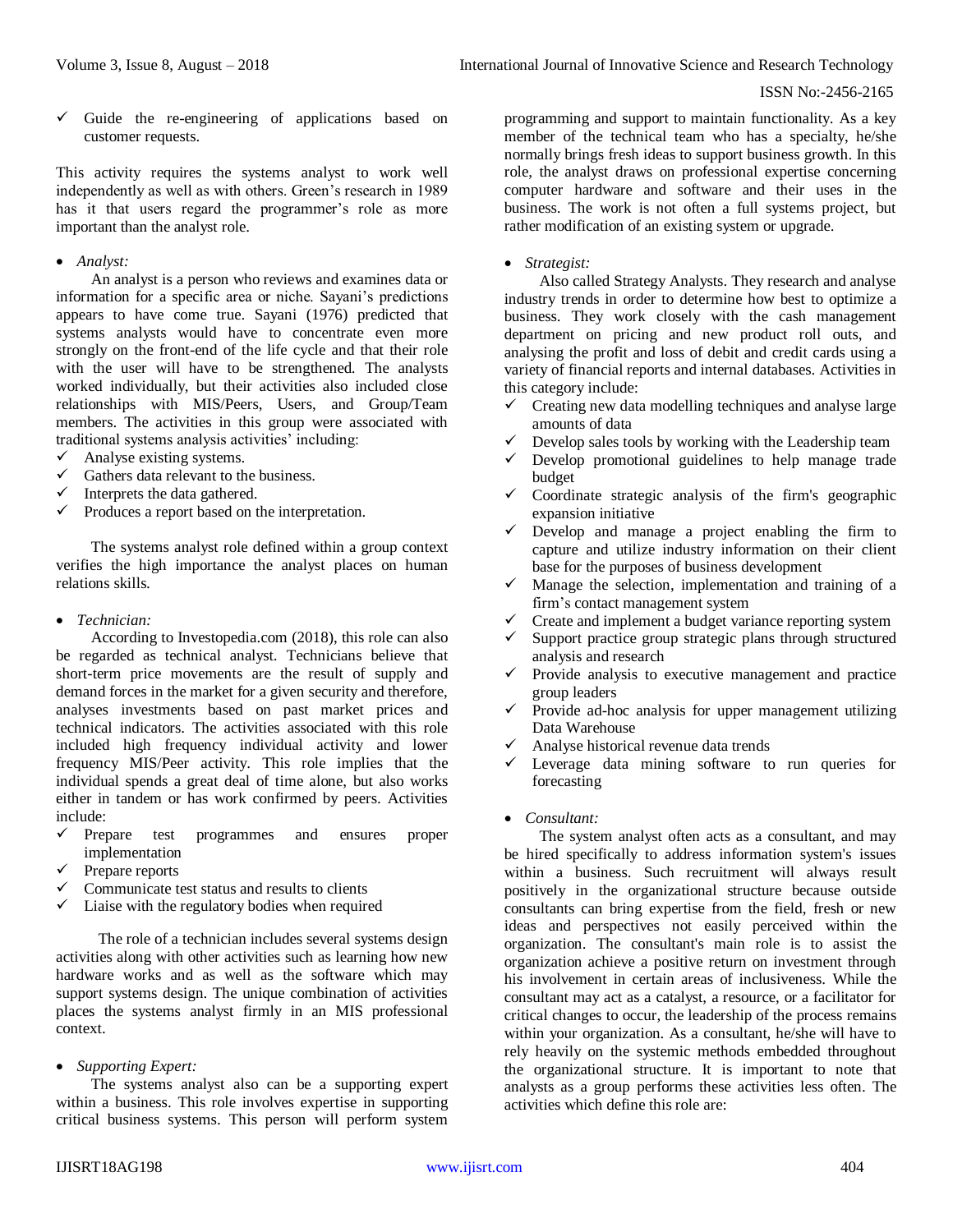#### ISSN No:-2456-2165

- $\checkmark$  Overall Guidance during the SDLC
- Information Gathering within and outside the organization
- $\checkmark$  Cultural Competency/Diversity Training

 $\checkmark$  Evaluation of the system.



Fig 1:- Evolving Role of a system analyst for organizational growth

# **III. CONCLUSION**

A system Analyst has been viewed from a myopic stand point for centuries since inception. It is clear from this paper that a system analyst is more than just a person that sorts out a range of files or someone restricted to computer systems. From the managerial perspective a system analyst is a project Manager though Engineering professionals argues to the contrary, checking the daily activities achieved by a system analyst gives the better judgement.

#### **REFERENCES**

- [1]. D. Graf and M. Misic. The Changing Role of a System Analyst. Vol 7, 1994. [Online].
- Available: https://pdfs.semanticscholar.org [Accessed: March 16, 2017].
- [2]. D. L. Dance, Is anyone here a systems analyst? Proceedings of the Fourteenth Annual
- Computer Personnel Research Conference, pp. 29-35, 1976.
- [3]. D. W. Straub and J. C. Wetherbe, Informational technologies for the 1990s: An organizational impact perspective. Communications of the ACM, 1989.